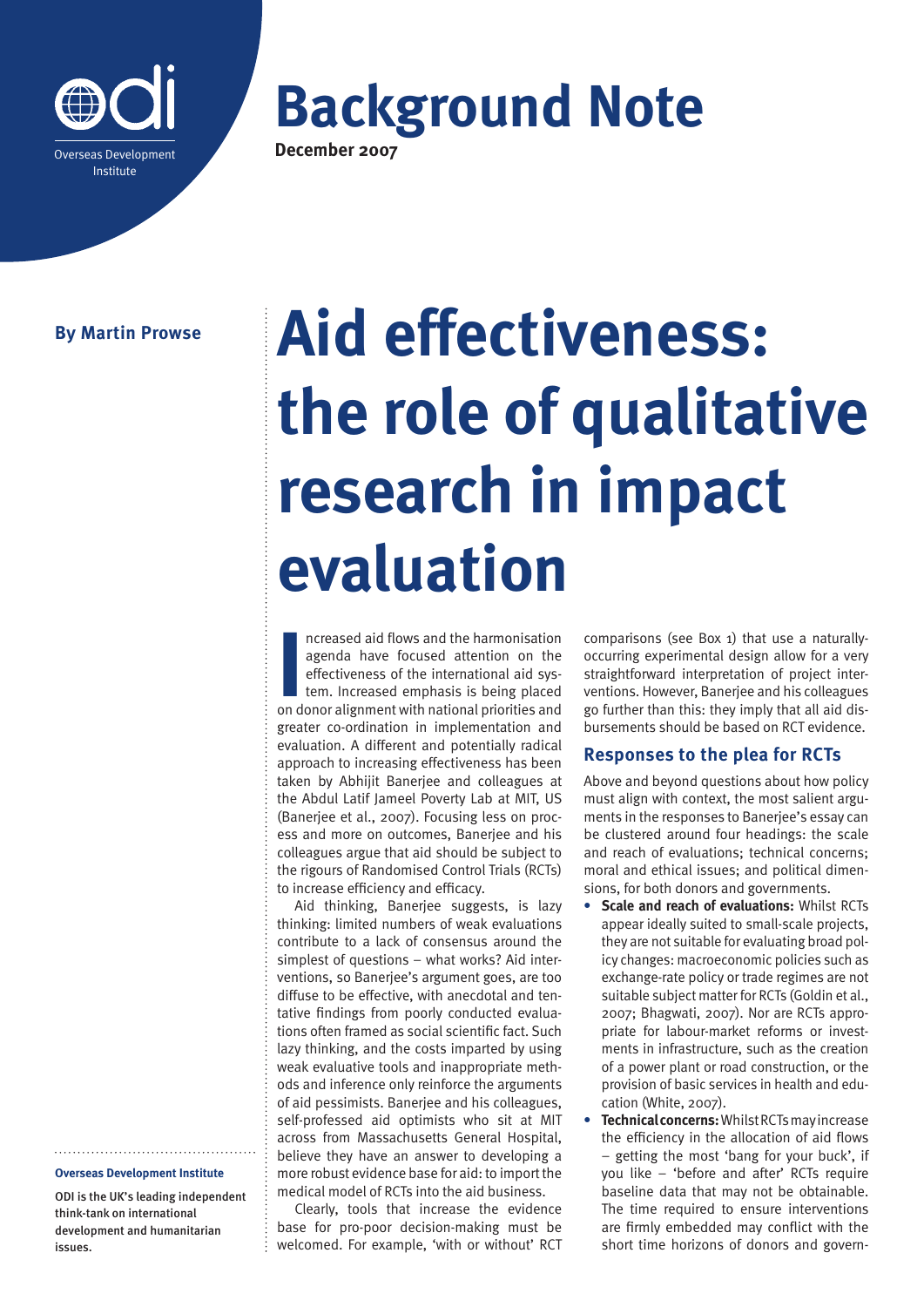## **Box 1 - What is a RCT?**

A Randomised Control Trial in social science is an evaluation of a public policy intervention. Research is structured to answer a counterfactual question: how would participants' welfare have altered if the intervention had not taken place? This can involve 'before and after' and 'with and without' comparisons. The former are not dissimilar to more conventional evaluation tools that use baseline data, and may suffer from difficulties in isolating the effects of an intervention from wider societal changes. The latter create a robust comparison group who are not directly exposed to the intervention, and whose outcomes would have been similar to participants if the intervention had not taken place. Such 'with and without' comparisons allow researchers to estimate the average effect of the intervention across the participant group. The main difficulty is in minimising selection bias for the two groups – hence the importance of randomisation.

ments (Goldin et al., 2007).

- **• Moral and ethical issues:** The case for RCTs in the aid industry must confront similar moral concerns to those faced in medicine some time ago: path dependence, institutional histories, and an aversion to accepting that some interventions just do not work (Goldacre, 2007). However, the ethical case against using portions of the population as a control group may be strong: are we able to make a case for withholding an intervention from potential recipients as part of a trial when the intervention may save lives? (Goldin et al., 2007).
- **• Political dimensions:** The case for RCTs on efficiency grounds may ignore some wider political factors contributing to aid flows – that donors have strategic interests, and that a country's status may be enhanced through giving aid (Moore, 2007). More importantly, aid flows now have lower levels of project expenditure: direct budget support and a shift towards working on governance and institutional process severely limit the potential for RCT-style evaluations (Moore, 2007). A further political angle is highlighted by Bhagwati (2007): RCT trials may increase aid effectiveness, but how does this intersect with country 'ownership'? If an intervention is adjudged to be highly cost-effective using RCT, but is rejected by a government on political grounds, the effort spent on rigour and comparison may come to nothing.<sup>1</sup>

# **The challenge of aid: Not just technocratic**

Such conundra highlight how the challenge of aid is not just technocratic, but is a social and political endeavour. Acknowledging this line of argument opens up potentially fruitful lines of enquiry. For example, what kinds of questions are RCTs good or bad at answering? And what types of data (and knowledge) can RCTs generate? This Background Note suggests that for RCTs to be able to tell us 'why' or 'how' project interventions work, they may well need to incorporate some of the insights that qualitative research can offer. To be able to make this suggestion, and discuss these wider lines of enquiry, we need to delve briefly into the philosophy of social science, and discuss the extent to which different research traditions (and the methods they are linked to) can be combined.

### **Positivism**

Randomised control trials, as with much policyrelated research, rely on the positivist worldview – the most common standpoint in the social sciences. Positivism seeks to understand the social world by uncovering universal 'laws' through the measurement of the 'constant conjunction of events' between two or more phenomena. These 'laws' are empirical generalisations which are seen to be (mainly) independent of time/space and are neutral and value-free (Steinmetz, 1998). For positivists, the observation that two variables are strongly correlated is often understood to signify a causal relationship. As we've seen with RCTs, positivists discover empirical generalisations through setting up and testing hypotheses in a deductive manner, with non-falsified hypotheses being extrapolated to a wider range of cases (Popper, 1992; Danermark et al., 2002). Non-falsified hypotheses are accepted and extrapolated because positivists understand the social world as a closed system (Steinmetz and Chaen, 2002). In this respect, positivism is a form of naturalism, based on a belief in the unity of the natural and social sciences (Bhaskar, 1989), and hence attempts to replicate the requirements (and methods) of physical science, such as prediction, closed experimentation and the separation of research findings from interpretation in social research (Steinmetz and Chaen, 2002).

However, importing natural science methods into social science research is not straightforward: there are three contextual effects that can make positivist methods, including RCTs, rather problematic, and may lead researchers to incorporate insights from other standpoints (Burawoy, 1998). First, within positivist research, interview effects – the influence of the socio-biographical characteristics of the interviewer on the generation of data – tend to be marginalised and usually ignored due to the assumed objectivity of the interviewer. Second, positivist research ignores respondent effects – when the respondent understands the question in a different way to how the question was intended. Both of these contextual effects relate to the same key point: humans do not act like molecules, we interpret the social world and act accordingly.

Finally, the assumed closed system of positivism ignores field effects – the complex political, social and economic currents which permeate the social world (see Burawoy, 1998). An example from the physical world – that of a falling leaf – helps to elucidate this point (Baert, 1998). If the physical world were a closed system then, according to the law of gravity, one would expect a leaf to fall from a tree in a straight line. Instead, falling leaves are subject to a wide variety of forces, and their trajectories are highly varied and difficult to predict. This is not to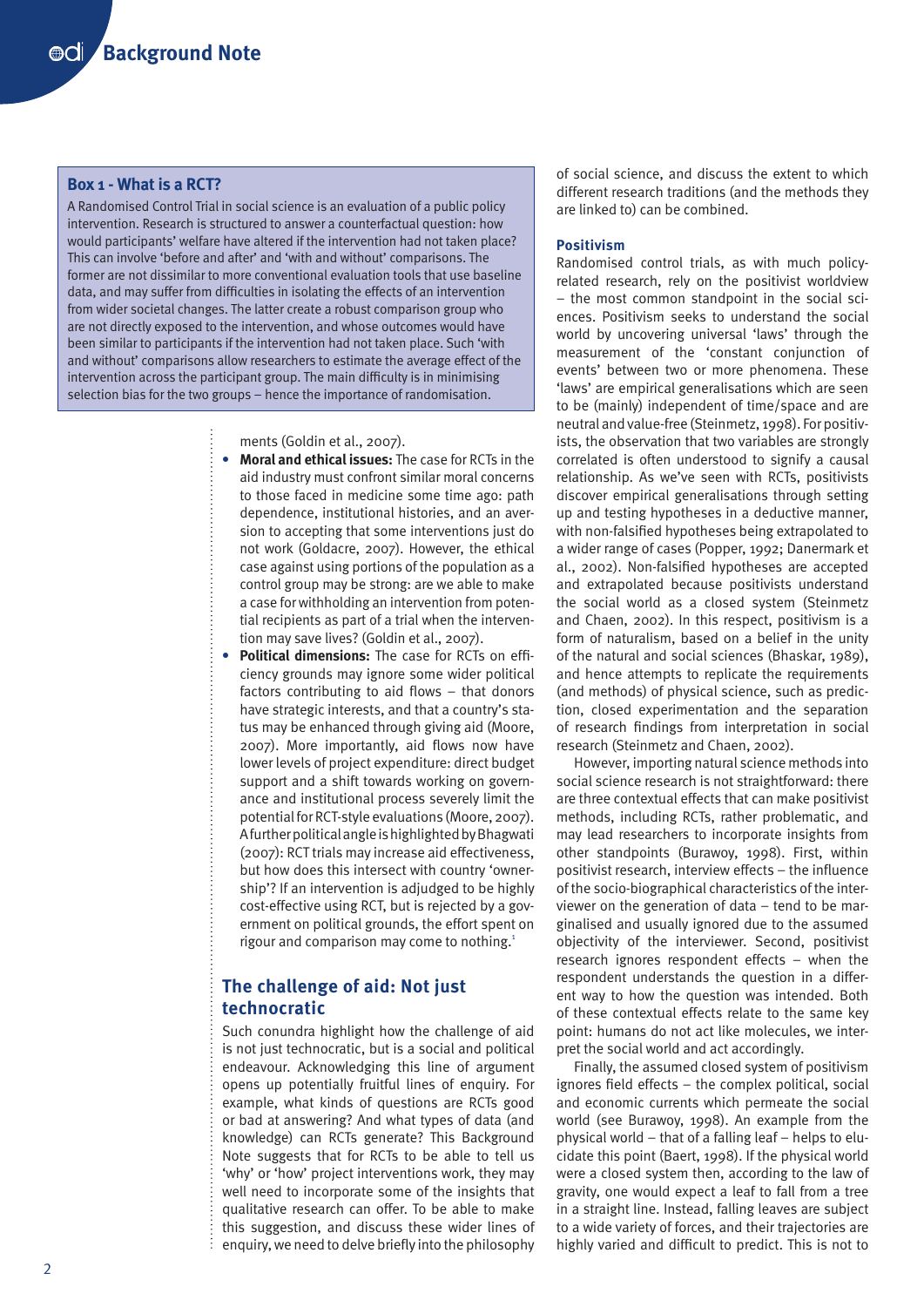say that the law of gravity doesn't hold. Of course it does. But, even in the physical sciences, closed systems are unusual. The significance of this example is that in the social world, which is an open rather than a closed system, the physical science method of falsification and extrapolation may not be as accurate as we would like. In other words, isolating the influence of one factor from others is extremely hard – a fact that is rarely acknowledged by those in the positivist tradition. We now turn to the second, and less popular, standpoint in the social sciences.

#### **Social constructivism**

The basis of much qualitative research is a socialconstructivist standpoint. Qualitative researchers are mainly concerned with the meanings and interpretations which individuals ascribe to their surroundings, actions and practices. This is because individuals' beliefs stimulate, and are constitutive of, conduct and action (Baert, 1998). As social constructivists, many qualitative researchers posit that all types of knowledge are constructed within the cognitive framework and theoretical concepts of an individual: therefore all understandings of the external world are not reflections of it, but are solely subjective interpretations (Schwandt, 2000). From this perspective, all knowledge is predicated on the values, ideas and judgements of the individual, and is locally and contextually defined (Danermark et al., 2002). Many social constructivists are 'judgemental relativists' who do not offer any criteria by which to distinguish between different interpretations and, in this respect, are sceptical of universal-truth claims and often question the validity of representations of the social world that are totalising or homogenising. Moreover, social constructivists mainly believe that the aggregation of values, ideas and beliefs, and their enactment through actions and conduct, lead to the creation of 'real' social processes – thereby discourses are not only the myths that we like to live by, but are key structuring principles in society.

Clearly, there are some deficiencies within this standpoint for development research seeking policy traction! There are two main ways in which social constructivism is problematic. First, 'judgemental relativism' is a position that is incompatible with any type of public-policy intervention. Second, some social constructivists believe in the impossibility of social and cultural translation (Steinmetz, 2004). Such researchers posit that as soon as one leaves one's own social community, social researchers are unable to 'translate' social actions and conduct. In combination with unequal power relationships between researchers and respondents, such translation difficulties contribute to social researchers imposing their own distinctions, understandings and beliefs on the social context, thereby reducing cultures and social practices to their own metric (Steinmetz, 2004). The implication of the 'impossibility of translation' argument is that social research outside of one's own community is untenable – a

position at odds with most policy-relevant research.

# **Can RCTs be combined with qualitative research methods?**

Clearly, there may be some difficulty in trying to sequence and integrate qualitative methods within an RCT experimental design. Some argue that the axioms of positivism and social constructivism render the two approaches mutually exclusive (Denzin and Lincoln, 2000). Such an either/or position is not beneficial to proponents of either standpoint, as both research traditions, and the research methods they are most closely linked to (quantitative vs qualitative), are suited to answering very different types of research question.

In essence, positivist methods, such as RCTs, are able to tackle 'what' and 'where' questions, which means they can capture states or conditions (Ellis, 2000). Social-constructivist methods, on the other hand, are generally able to shed light on 'why' and 'how' questions (Woodhouse, 1998), and are good at capturing processes (Murray, 2002). By their nature, RCTs are therefore unable to tell us very much about how or why societal change occurs – they can certainly show us correlates of some aspect of this change, but these are not necessarily causal mechanisms (Green and Hulme, 2005). In the same way, qualitative and participatory methods are not suitable for answering 'what' and 'where' questions. Overall, a strict quantitative/qualitative divide hides much more than it illuminates, and there is a very strong case for combining both research traditions.

Whilst the traditions differ substantially, as illustrated by the five continua in Box 2, the methods are not completely polarised, and often include elements associated with the other tradition. For example, qualitative research requires some numerical data (and may even utilise a random sample of a sufficient size to try to generate statistical significance), whilst quantitative research can include some open-ended questions. Clearly, both methods are important for improving aid effectiveness – RCTs can tell us which interventions are most successful and which are failures, but can't, on their own, tell us precisely why or how success or failure has occurred. In this respect, RCTs can offer limited advice on expanding or rolling-out an intervention if it works – they often can't inform us about key transmission mechanisms.

## **Box 2: Five continua between positivist and social constructivist research traditions**

- 1. Type of information on population: Numerical to non-numerical
- 2. Type of population coverage: General to specific
- 3. Type of population involvement: Passive to active
- 4. Type of inference methodology: Deductive to inductive
- 5. Type of value framework: Money-metric to multi-dimensional value. Source: Kanbur (2001)